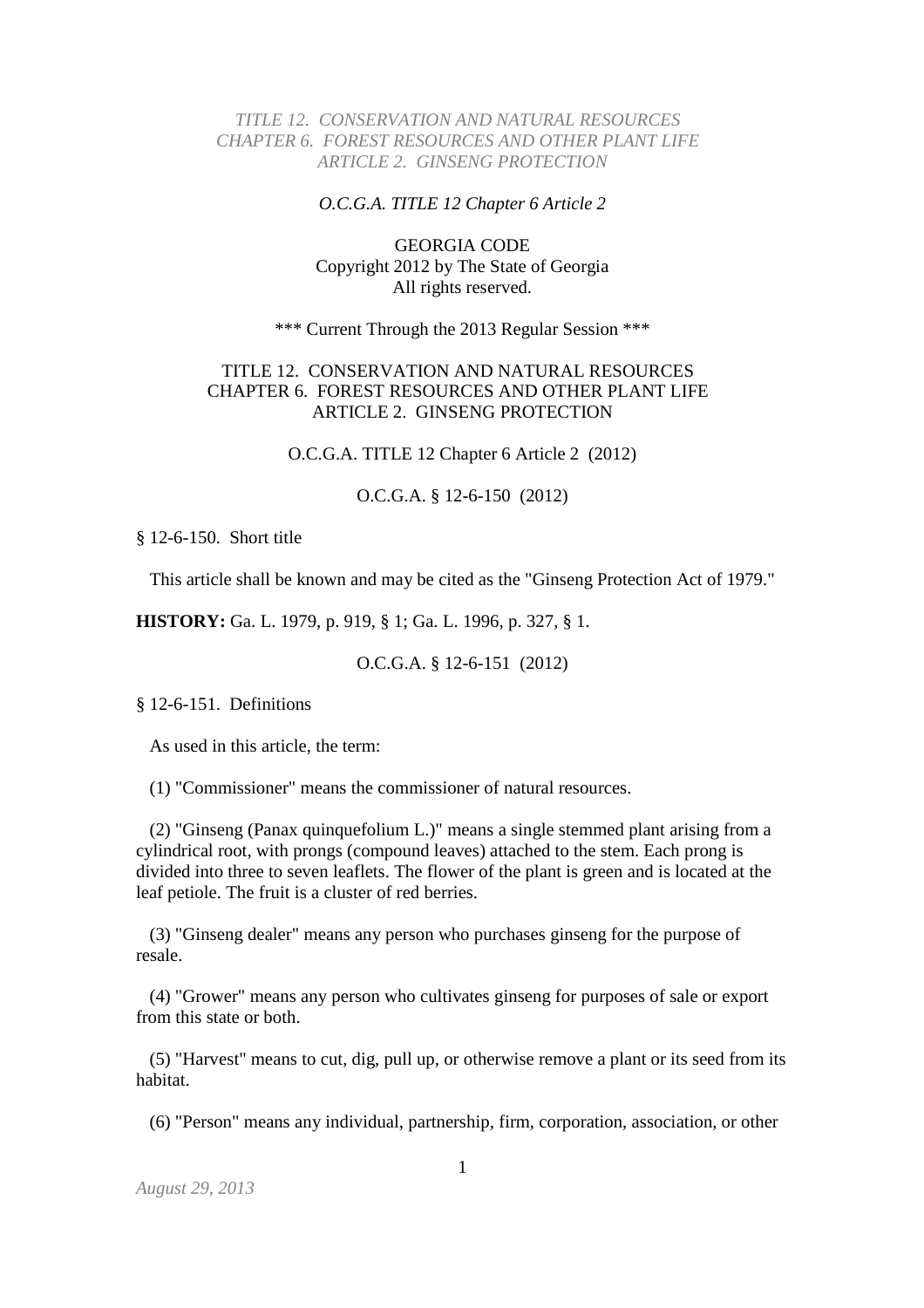### *TITLE 12. CONSERVATION AND NATURAL RESOURCES CHAPTER 6. FOREST RESOURCES AND OTHER PLANT LIFE ARTICLE 2. GINSENG PROTECTION*

entity.

 (7) "Purchase" means to acquire, obtain, or receive, or to attempt to acquire, obtain, or receive, by exchange of money or other valuable consideration. This term specifically includes barter or exchange.

 (8) "Sell" means to dispose of, transfer, or convey, or to attempt to dispose of, transfer, or convey, by exchange of money or other valuable consideration. This term specifically includes barter or exchange.

**HISTORY:** Ga. L. 1979, p. 919, § 2; Ga. L. 1996, p. 327, § 1.

O.C.G.A. § 12-6-152 (2012)

§ 12-6-152. Prohibited acts regarding harvesting ginseng

 It shall be unlawful for any person to harvest ginseng in this state except from September 1 through December 31 and with the written permission of the owner of the property on which the ginseng is located. It shall also be unlawful for any person to harvest ginseng that has fewer than three prongs. Further, it shall also be unlawful for any person to fail to plant, immediately after harvest, the ripe berries of the harvested ginseng at the same location at which such ginseng was harvested.

**HISTORY:** Ga. L. 1979, p. 919, § 3; Ga. L. 1996, p. 327, § 1; Ga. L. 2013, p. 564, § 1/SB 81.

O.C.G.A. § 12-6-153 (2012)

§ 12-6-153. Reports concerning disposal of ginseng

 It shall be unlawful for any person disposing of any ginseng harvested in Georgia to fail to report such disposition by January 31 of each year to the Department of Natural Resources. Such report shall be certified by the department and shall include, but shall not be limited to, the amount, by weight, of the ginseng exported; the Georgia county or counties from which the ginseng was harvested; whether the harvested roots were taken from wild or cultivated ginseng; and the location, by state, in which such person disposed of the harvested roots.

**HISTORY:** Ga. L. 1979, p. 919, § 4; Ga. L. 1996, p. 327, § 1.

#### O.C.G.A. § 12-6-154 (2012)

§ 12-6-154. Registration and reports required of dealers or growers

*August 29, 2013*